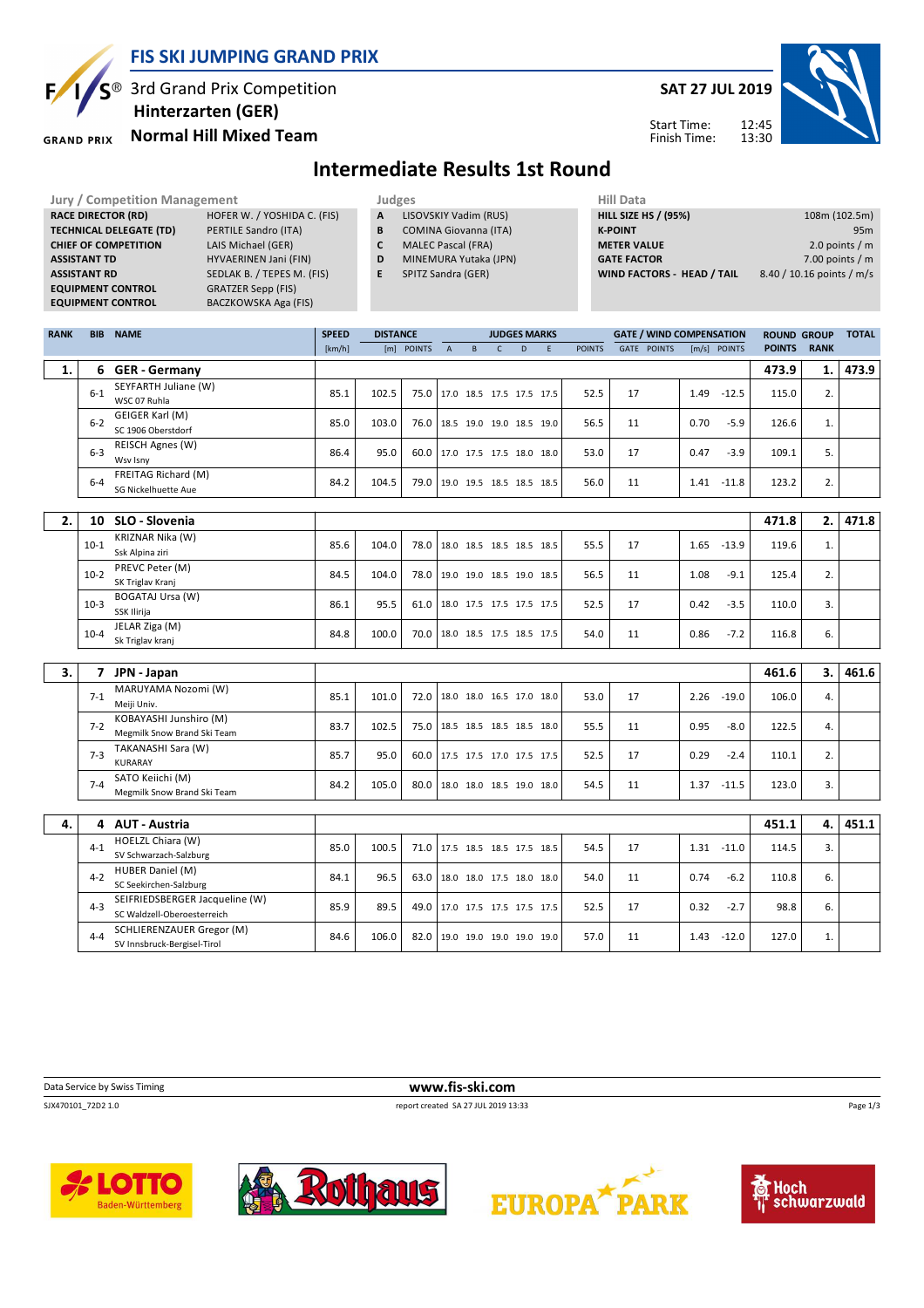S<sup>®</sup> 3rd Grand Prix Competition Ę

**SAT 27 JUL 2019**

Start Time: Finish Time:



 **Hinterzarten (GER) Normal Hill Mixed Team GRAND PRIX** 

## **Intermediate Results 1st Round**

| <b>RANK</b> | <b>BIB</b> | <b>NAME</b>                                                   | <b>SPEED</b> | <b>DISTANCE</b> |            |                                 |        |              | <b>JUDGES MARKS</b>      |   |               | <b>GATE / WIND COMPENSATION</b> |      |               | <b>ROUND GROUP</b> |             | <b>TOTAL</b> |
|-------------|------------|---------------------------------------------------------------|--------------|-----------------|------------|---------------------------------|--------|--------------|--------------------------|---|---------------|---------------------------------|------|---------------|--------------------|-------------|--------------|
|             |            |                                                               | [km/h]       |                 | [m] POINTS | $\mathsf A$                     | $\,$ B | $\mathsf{C}$ | D                        | E | <b>POINTS</b> | <b>GATE POINTS</b>              |      | [m/s] POINTS  | <b>POINTS</b>      | <b>RANK</b> |              |
| 5.          | 8          | <b>NOR - Norway</b>                                           |              |                 |            |                                 |        |              |                          |   |               |                                 |      |               | 445.5              | 5.          | 445.5        |
|             | $8 - 1$    | HANSEN Gyda Westvold (W)                                      | 84.9         | 91.5            | 53.0       |                                 |        |              | 17.0 17.0 16.0 16.5 17.0 |   | 50.5          | 17                              | 1.79 | $-15.0$       | 88.5               | 6.          |              |
|             |            | Il Nansen                                                     |              |                 |            |                                 |        |              |                          |   |               |                                 |      |               |                    |             |              |
|             | $8 - 2$    | VILLUMSTAD Fredrik (M)                                        | 84.7         | 100.0           | 70.0       |                                 |        |              | 18.5 17.5 18.0 17.5 18.0 |   | 53.5          | 11                              | 0.96 | $-8.1$        | 115.4              | 5.          |              |
|             |            | <b>SKIMT</b><br>LUNDBY Maren (W)                              |              |                 |            |                                 |        |              |                          |   |               |                                 |      |               |                    |             |              |
|             | $8 - 3$    | Kolbukameratene                                               | 86.7         | 105.5           | 81.0       |                                 |        |              | 18.5 18.5 18.5 18.5 18.5 |   | 55.5          | 17                              | 1.55 | $-13.0$       | 123.5              | 1.          |              |
|             |            | LINDVIK Marius (M)                                            |              |                 |            |                                 |        |              |                          |   |               |                                 |      |               |                    |             |              |
|             | $8 - 4$    | Raelingen Skiklubb                                            | 84.5         | 99.5            | 69.0       |                                 |        |              | 18.0 18.0 18.0 18.5 18.0 |   | 54.0          | 11                              | 0.58 | $-4.9$        | 118.1              | 5.          |              |
|             |            |                                                               |              |                 |            |                                 |        |              |                          |   |               |                                 |      |               |                    |             |              |
| 6.          |            | 5 RUS - Russia                                                |              |                 |            |                                 |        |              |                          |   |               |                                 |      |               | 441.4              | 6.          | 441.4        |
|             | $5 - 1$    | KUSTOVA Alexandra (W)<br>SK MO SHVSM ODYSHS CSP MAGADAN       | 85.2         | 97.0            | 64.0       |                                 |        |              | 18.0 17.5 17.5 18.0 17.5 |   | 53.0          | 17                              |      | $1.45 - 12.2$ | 104.8              | 5.          |              |
|             | $5 - 2$    | NAZAROV Mikhail (M)                                           | 84.0         | 95.5            | 61.0       |                                 |        |              | 18.0 17.5 17.5 18.0 17.5 |   | 53.0          | 11                              | 0.76 | $-6.4$        | 107.6              | 8.          |              |
|             |            | Moscow Region TSSP                                            |              |                 |            |                                 |        |              |                          |   |               |                                 |      |               |                    |             |              |
|             | $5-3$      | SHPYNEVA Anna (W)                                             | 85.3         | 98.5            | 67.0       |                                 |        |              | 18.0 18.0 18.0 17.0 18.0 |   | 54.0          | 17                              | 1.31 | $-11.0$       | 110.0              | 3.          |              |
|             |            | Saint-Petersburg Sdusshor<br><b>KORNILOV Denis (M)</b>        |              |                 |            |                                 |        |              |                          |   |               |                                 |      |               |                    |             |              |
|             | $5 - 4$    | Sdushor CSP N. Novgorod Dinamo                                | 84.2         | 102.5           | 75.0       |                                 |        |              | 18.5 19.0 18.0 19.0 18.0 |   | 55.5          | 11                              |      | $1.37 - 11.5$ | 119.0              | 4.          |              |
|             |            |                                                               |              |                 |            |                                 |        |              |                          |   |               |                                 |      |               |                    |             |              |
| 7.          | 3          | <b>CZE - Czech Republic</b>                                   |              |                 |            |                                 |        |              |                          |   |               |                                 |      |               | 388.5              | 7.          | 388.5        |
|             | $3 - 1$    | PTACKOVA Stepanka (W)                                         | 84.9         | 77.0            | 24.0       |                                 |        |              | 16.5 16.5 16.0 16.5 16.5 |   | 49.5          | 17                              | 1.16 | $-9.7$        | 63.8               | 7.          |              |
|             |            | Dukla Liberec                                                 |              |                 |            |                                 |        |              |                          |   |               |                                 |      |               |                    |             |              |
|             | $3 - 2$    | <b>KOUDELKA Roman (M)</b><br>LSK Lomnice nad Popelkou - Dukla | 83.8         | 103.0           | 76.0       |                                 |        |              | 18.0 18.5 18.0 18.5 18.5 |   | 55.0          | 11                              | 0.82 | $-6.9$        | 124.1              | 3.          |              |
|             |            | INDRACKOVA Karolina (W)                                       |              |                 |            |                                 |        |              |                          |   |               |                                 |      |               |                    |             |              |
|             | $3-3$      | <b>JKL Desna</b>                                              | 85.1         | 86.5            | 43.0       |                                 |        |              | 15.5 16.0 16.0 16.0 16.0 |   | 48.0          | 17                              | 0.66 | $-5.5$        | 85.5               | 9.          |              |
|             | $3 - 4$    | POLASEK Viktor (M)                                            | 84.4         | 98.5            | 67.0       |                                 |        |              | 18.0 17.5 18.0 18.0 18.0 |   | 54.0          | 11                              | 0.70 | $-5.9$        | 115.1              | 7.          |              |
|             |            | Nove Mesto-Dukla                                              |              |                 |            |                                 |        |              |                          |   |               |                                 |      |               |                    |             |              |
|             |            |                                                               |              |                 |            |                                 |        |              |                          |   |               |                                 |      |               |                    |             |              |
| 8.          |            | 2 ITA - Italy                                                 |              |                 |            |                                 |        |              |                          |   |               |                                 |      |               | 357.2              | 8.          | 357.2        |
|             | $2 - 1$    | MALSINER Manuela (W)<br><b>GS FIAMMEGIALLE</b>                | 85.3         | 73.5            | 17.0       |                                 |        |              | 16.0 16.5 15.5 16.0 16.0 |   | 48.0          | 17                              | 0.71 | $-6.0$        | 59.0               | 8.          |              |
|             |            | CECON Federico (M)                                            |              |                 |            |                                 |        |              |                          |   |               |                                 |      |               |                    |             |              |
|             | $2 - 2$    | <b>GRUPPO SCIATORI FIAMME GIALLE</b>                          | 84.1         | 93.0            | 56.0       |                                 |        |              | 17.0 17.0 17.0 17.5 17.5 |   | 51.5          | 11                              | 1.49 | $-12.5$       | 95.0               | 10.         |              |
|             | $2 - 3$    | MALSINER Lara (W)                                             | 86.2         | 88.5            | 47.0       |                                 |        |              | 17.0 17.0 17.0 17.5 17.0 |   | 51.0          | 17                              | 0.29 | $-2.4$        | 95.6               | 7.          |              |
|             |            | <b>GARDENA RAIFFEISEN</b>                                     |              |                 |            |                                 |        |              |                          |   |               |                                 |      |               |                    |             |              |
|             | $2 - 4$    | INSAM Alex (M)<br>G.S. FIAMME ORO MOENA                       | 84.9         | 94.0            | 58.0       |                                 |        |              | 17.5 17.5 17.5 17.5 17.5 |   | 52.5          | 11                              | 0.34 | $-2.9$        | 107.6              | 8.          |              |
|             |            |                                                               |              |                 |            |                                 |        |              |                          |   |               |                                 |      |               |                    |             |              |
| 9.          | 1          | <b>FRA - France</b>                                           |              |                 |            |                                 |        |              |                          |   |               |                                 |      |               | 355.2              | 9.          | 355.2        |
|             |            | MORAT Lucile (W)                                              |              |                 |            |                                 |        |              |                          |   |               |                                 |      |               |                    |             |              |
|             | $1 - 1$    | Courchevel                                                    | 85.2         | 74.5            | 19.0       |                                 |        |              | 15.5 16.0 15.0 15.0 15.5 |   | 46.0          | 17                              | 1.01 | $-8.5$        | 56.5               | 9.          |              |
|             | $1 - 2$    | <b>BRASME Paul (M)</b>                                        | 83.9         | 96.0            | 62.0       |                                 |        |              | 17.0 17.0 17.5 17.5 17.5 |   | 52.0          | 11                              | 1.28 | $-10.8$       | 103.2              | 9.          |              |
|             |            | <b>U.S VENTRON</b>                                            |              |                 |            |                                 |        |              |                          |   |               |                                 |      |               |                    |             |              |
|             | $1-3$      | PAGNIER Josephine (W)<br>Chaux Neuve                          | 85.4         | 88.0            | 46.0       |                                 |        |              | 17.0 17.0 17.0 17.5 17.0 |   | 51.0          | 17                              | 0.62 | $-5.2$        | 91.8               | 8.          |              |
|             |            | LEAROYD Jonathan (M)                                          |              |                 |            |                                 |        |              |                          |   |               |                                 |      |               |                    |             |              |
|             | $1 - 4$    | Courchevel                                                    | 85.2         | 91.5            |            | 53.0   17.5 17.5 17.0 17.5 17.0 |        |              |                          |   | 52.0          | 11                              | 0.15 | $-1.3$        | 103.7              | 10.         |              |

SJX470101\_72D2 1.0 report created SA 27 JUL 2019 13:33









Page 2/3